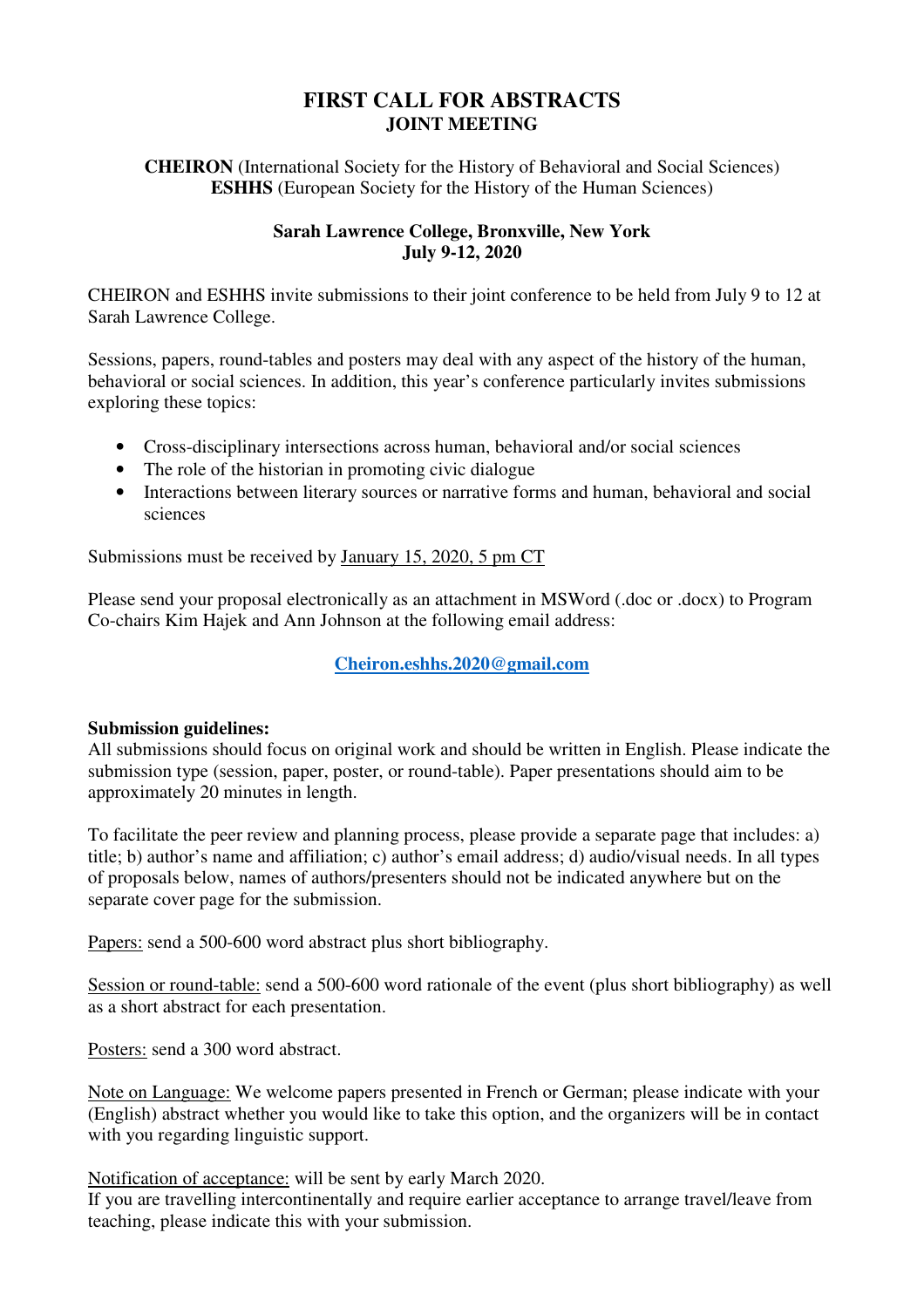#### **Host Institution:**

Sarah Lawrence College is a small liberal arts institution approximately half an hour outside of New York City. Founded as a women's college in 1926, with a unique pedagogy inspired by John Dewey's progressive educational philosophy, Sarah Lawrence is known today for its individualized approach to education, close student-faculty interaction, and interdisciplinary open curriculum. The wooded campus will provide a congenial setting for the joint Cheiron-ESHHS meeting, enhanced by the newly opened campus center with high quality presentation rooms adjacent to dining facilities and plentiful seating for informal gatherings outside the meeting rooms. Check out the Barbara Walters' Campus Center here: https://www.instagram.com/p/B4VjFGilphB/.

For questions about local arrangements, contact Sarah Lawrence College local host: Elizabeth Johnston ebj@sarahlawrence.edu.

#### **Travel Stipends:**

A limited number of travel stipends will be available to students or scholars who present a paper of a poster and need economic support. We encourage everyone to apply for support from their home institutions.

If you wish to be considered for a travel stipend, please apply by sending a **separate email***,* along with your submission, to the Program Co-chairs with the application form from the conference website:

http://www.bcp.psych.ualberta.ca/~mike/Cheiron/Conference20/Documents/20TravelStipend.docx

## **Young Scholar Award & Early Career Award:**

Young Scholar Award (Cheiron): Since 2008, Cheiron has awarded a prize for the best paper or symposium presentation by a young scholar. To be eligible for consideration, the young scholar must be the sole or first author on the paper and must be responsible for the bulk of the work of the paper. The young scholar must be a student currently or must have completed doctoral work not more than 5 years prior to the meeting.

About three weeks after the meeting, applicants for this award will submit a copy of the presented paper (rather than the abstract); it may include further, minor changes. Submissions go to the Cheiron Executive Officer, who sets the exact deadline, and the entries will be judged by members of the Program Committee and the Review Committee. The winner will receive a certificate from Cheiron and will be asked to submit the paper to the *Journal of the History of the Behavioral Sciences* within a reasonable period of time. The Award winner may ask Cheiron for assistance in preparing the paper for submission to JHBS. If the paper is accepted by JHBS for publication, the winner will receive a \$500 honorarium from the publisher, Wiley-Blackwell, in recognition of the Cheiron Young Scholar Award. Please note that the award committee may choose not to grant an award in any given year and that the honorarium depends on publication in JHBS, in addition to winning the Award.

Early Career Award (ESHHS): ESHHS invites early career researchers presenting at the 2020 joint meeting or having presented at the 2019 ESHHS conference to submit the full (i.e. 'written-up') version of their conference paper for consideration for the ESHHS Early Career Award. To be eligible, the scholar must not hold a tenured university position (or equivalent) and must be a member of ESHHS at the time of submission.

 Submissions are due by 31 December and should be in the form of an article as would be submitted to the *Journal of the History of the Behavioral Sciences*. The ESHHS board will invite external reviewers to review each paper, and base its final verdict on those external reviews. If, after normal peer-review processes, the winning paper is accepted for publication in JHBS, the Publisher will provide an honorarium of US \$500 to the award recipient. In any given year, in the absence of high quality submissions no award will be made.